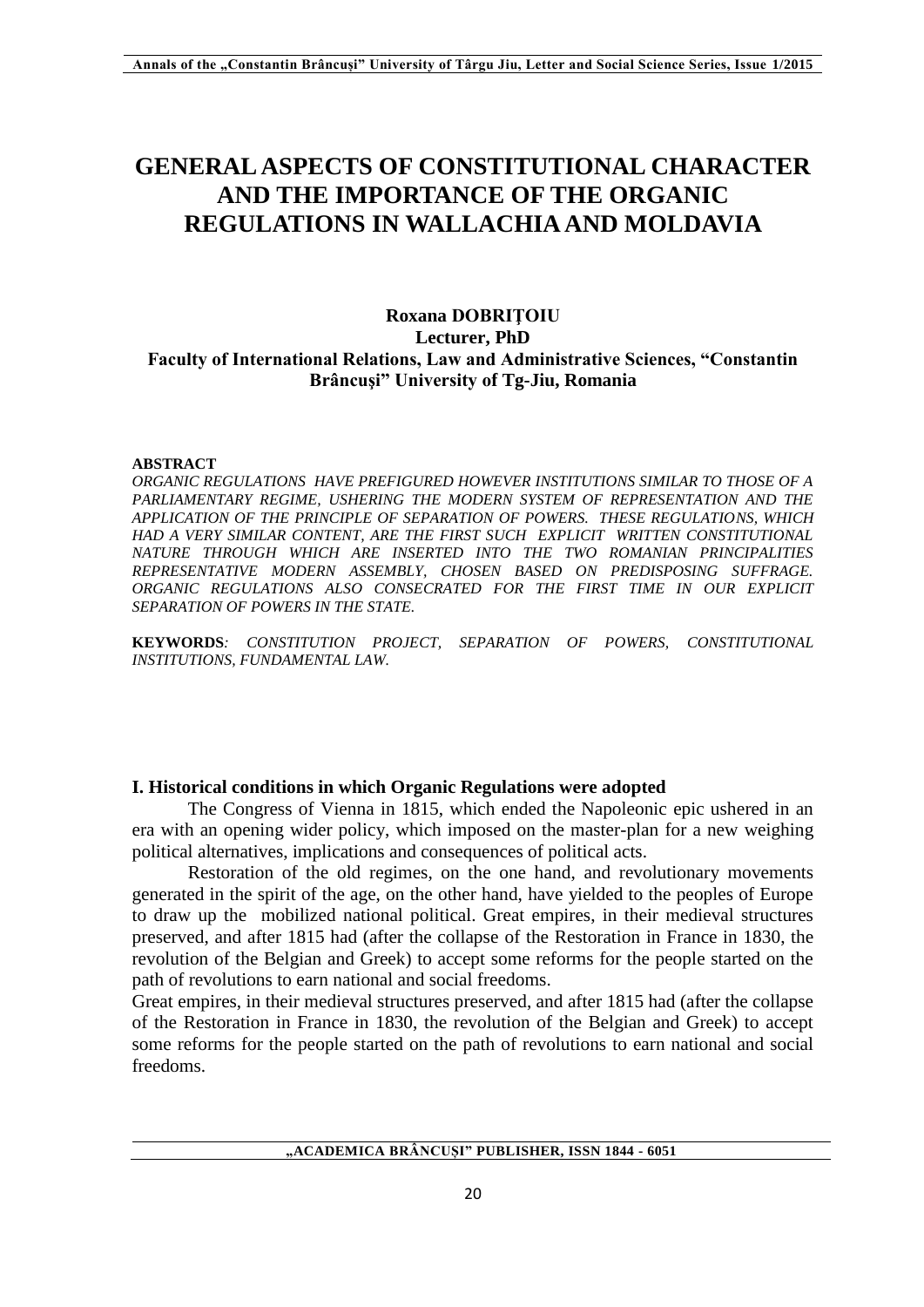In this overall context, after the revolution from the Atlantic to the Urals in the 1920s of the 19th century there was a shift of the balance in favour of conservative powers, lightened and contradictions existing between the two liberal powers (France and England). Russia's political positions have hardened considerably, as a result of the Division of spheres of influence, after the separation of the Greek problem from that of the Romanians (1825), by the Convention of Akkerman (1826) and then by the Treaty of Adrianople (1829), and established an official protectorate over those two principalities, Russia, suzerainty banning portions. Political influence of Russia increases as a result of the Treaty of Unkiar Iskelessi (1833), and the Straits Convention (1841).

Support for Austria to maintain its position in the German Confederation, all have made Russia the main force of the European reaction and counterrevolution. In such conditions, control of the two principalities, Romanian provinces remains effectively becoming genuine guberniyas of Russia. The Organic Regulation, the Tsarist State and established political influence. Appointment first regular reign through circumvention provisions of the law and the manner in which it was included additional article proved the leading role of Russia in the two principalities[1].

During this period, Wallachia was reduced by about three-quarters of its territory, through mastery of the Turks of Dobrogea and Danube ports of several (Turnu, Giurgiu, Brăila), and Moldova included only about 2/5 of its old heritage, since it was under the Austrian Bukovina, and Bessarabia under Russian[2].

### **II. Constitutional character and the importance of Organic Regulations**

In terms of the character and the significance of the Organic Regulations, which represented "the heavy test of adapting our lives delayed the progress of Europe[3] and life", and the aftermath of the adoption of these acts of major importance for the Romanian principalities, the opinions of historians, scientific researchers and lawyers have been and are different. Thus, were considered: the Constitution, the fundamental law and code of laws.

The notion of a Constitution has emerged in the works of historians: n. Balcescu, Nicolae Iorga, Constantin c. Giurescu, Dinu Giurescu and jurists: Andrei Rădulescu, C. Dissescu, Paul Negulescu, A. Iorgovan.

The fundamental characteristic of legal regulations was supported by historians: Vlad Georgescu, Emil Cioran, Emil Molcuţ, and lawyers: Ion Deleanu, Liviu P. Marcu, Cristian Ionescu, Tudor Drăganu , which refers to the constitutional nature of the Regulations says that they "have acquired a constitutional character and the formal functioning because they gained a legal efficiency superior to other regulations that due to the introduction of an additional article, could no longer be amended only subject to certain formalities "[4]

Attribute code of laws belongs to historians: A. D. Xenopol, Gh. I. Brătianu, I. C. Filitti, Valeriu Şotropa. The weighted assessment of the Organic authors of the Treaty is the history of Romanian law[5]. They represent according to the authors of this synthesis "the first fundamental law of organization of the Romanian countries constitutions by the bourgeois state organization founded formally on the principle of separation of powers by providing rules for the election of the Lord and to limit, to a certain extent the princely power, at a public Meeting, the Organization of the judicial organization and administrative and other measures which have contributed to the advancement of the Romanian countries and have created favorable conditions for their Union"[6].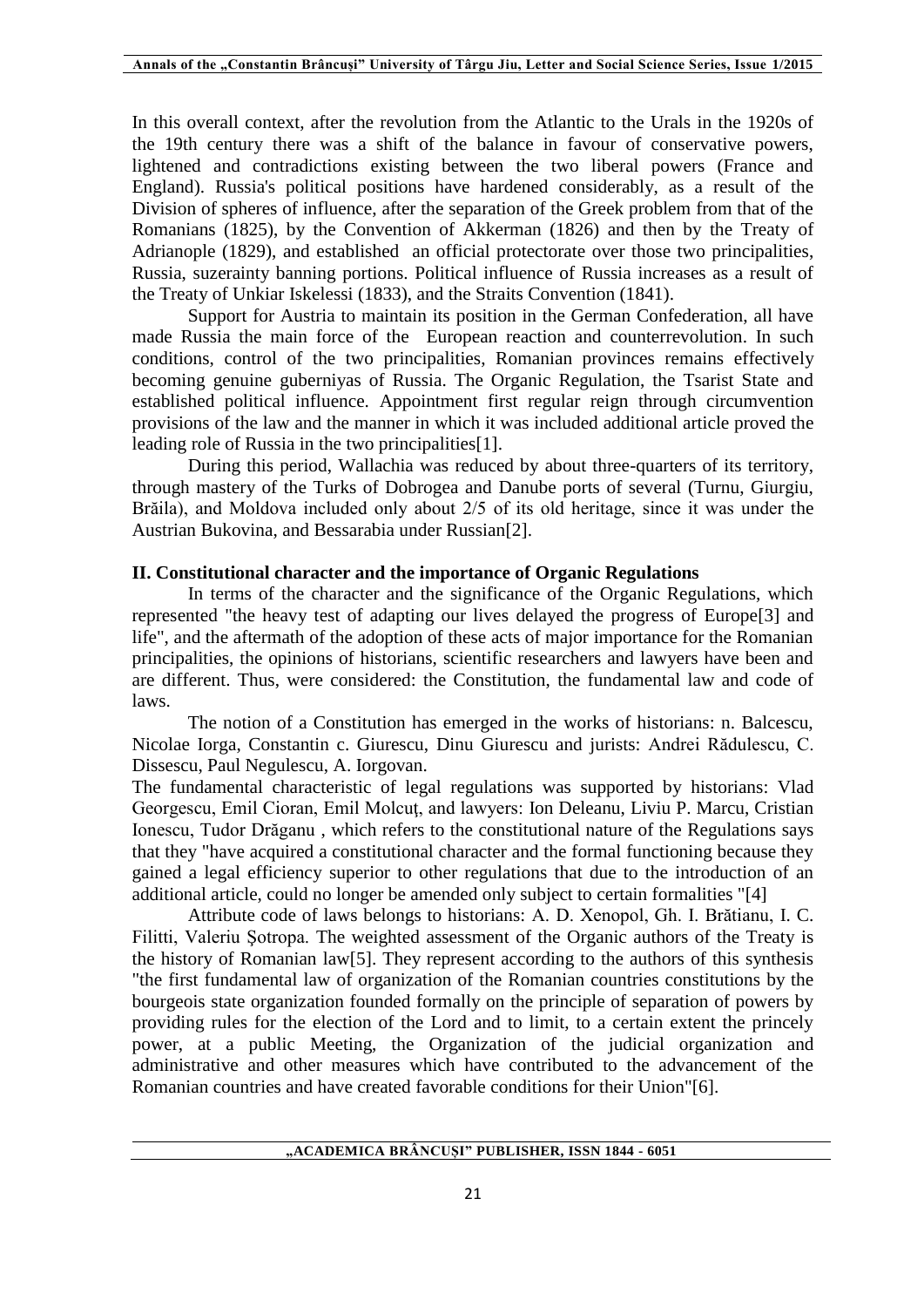The same authors, after amending of limited reforms contained in the Organic Regulations through the characterization of what made them a "Charter of Nicolae Bălcescu poverty people crowd in favor of boyars", concluded that, in terms of centralized organization they have marked "a step forward in the process of creating the modern Romanian State"[7].

Organic regulations of Wallachia and Moldavia were a characteristic pattern of legal identity because they settled in the two Romanian countries the same State Organization. This fundamental law has renewed some institutions of the Romanian principalities. Organic regulations also organized on the basis of modern public services and gave rise to others, have established their competence and composition, were assembling a corps of permanent officials, had set up the national militia, have modernized their financial systems, abolished the buying functions, were assembling a Legislative Assembly, foresaw the Lord's choice of life.

They were the first fundamental law of organization of the Romanian Countries,[8] who established a State organization built on the principle of formal separations of powers, establishing links between them.

A.D. Xenopol argued that the provisions contained in the two Organic Regulations relating to administrative measures are really useful[9]. Thus, the Organic Regulation " establishes fixed and steadfast rules instead of momentary desire and good will, restrict arbitrariness, replacing him with leading standards, introduce liability Act, put in place for the first time in the Romanian society, the idea of the public interest as something superior to the individual ... it was the substitution of arbitrary legal life until then; the idea of the State is born for the first time in its modern conception in Romanian, as the life of a whole, drafted on public standards "[10].

Although the A. D. Xenopol the meanings of constitutional institutions, N. Iorga revealed the discrepancy between modernity and institutions of the Organization and not that they be put into practice: "Regulation has installed an administration complicated enough as to allow all system administration abuses Russo-French (...) Representative Assembly, with broad powers, but without laws, overseeing the initiative almost a gentleman with the right of veto, but available to the Russian consulate ... everything with a formal consultation suzerain powers remaining in shadow, as a blank form and an element of the past "[11].

After the entry into force of the Organic in Wallachia, on 1 July 1831, was the usual Gathering that began the public drafting of legislation for the implementation of the regulatory provisions and modification. Through some of these laws and amendments have been made in the judicial organization. Of these is worthy of noting the law of 3 November 1832 for the competence of courts and correctional couches and criminally in reason. In this show that are those which are correctional culture and punished with imprisonment of up to one year, the other being considered criminal. It also provided that only the courts had the right to judge because correctional, and decisions were subject to appeal to criminally sections.

In criminal matters, the courts were limited to do research and to discover the culprits. On December 29 the same year was adopted the law on prosecutors ' duties were laid down the rights and obligations of prosecutors. By the laws of 3 February 1833 February 22 respectively, civil courts in unresolved until the publication of the law.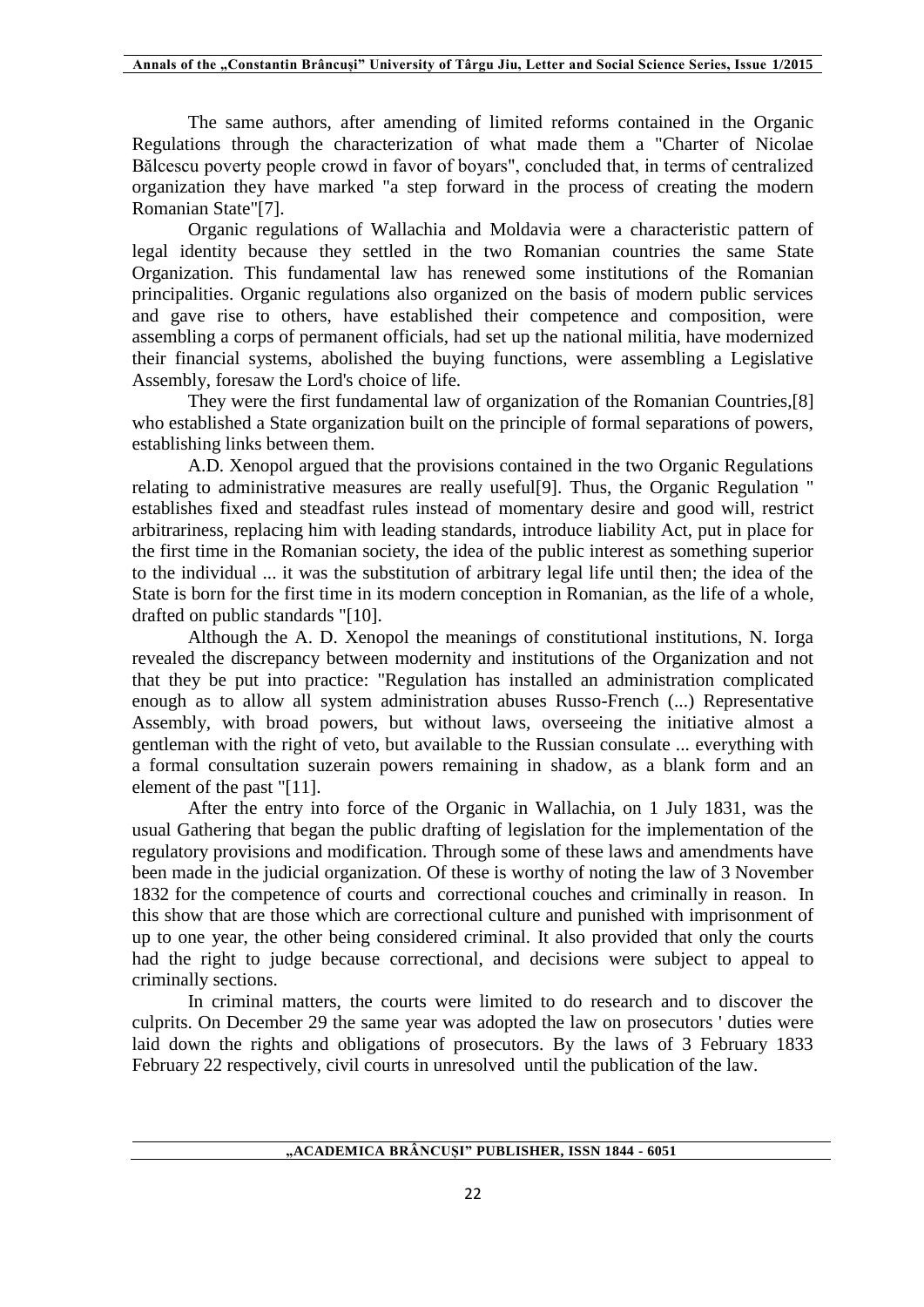The commercial court of Craiova was disbanded and calls in progress at this divan were to be judged by civilian Divan. The law of 20 March 1833 establishing the High Court has ordered the revision made of the great chancellor of Justice, all presidential sofas in Bucharest, two alternate members of the High Divan, members of the civil section of Bucharest and six Madulari from among the usual public assembly elected ruler.The latter was not entitled to work if in the Court's composition were not present at least two parts of the judges entitled to judge the result.

High Court review was chaired by the oldest of mădulari. She opened work on December 25, judging from all causes sent by the ruler. The decisions of this Court judgment became final and could not be appealed against only once were never sanctioned by the head of State. It was abolished in 1847. In 1835 the Advisory Council was created, consisting of three members "Romanians people, honest with the codices Sciences", given the task of helping the Prince to judgments that were subjected to hardening. It was to investigate all the decisions, which were subject to the ruler to be reviewed and strengthened and to determine whether laws have been complied with.

If so, they sent the Officers of Justice to be strengthened, and otherwise sent them to be High Divan judged again. By a law passed on 12 June 1840, Prince Alexandru Ghica has changed the commercial organization. Courts of Commerce in Craiova and Bucharest remained as first instance, being composed of two members nominated and elected three merchants and judging causes up to 1000 lei but create a new Court-House in Braila. As the Court of appeal was established Commercial Court Appellation in Bucharest also known as Divan of Commerce, merchants and consists of three appointed, two merchants and two alternates (one called and the one chosen). It was supposed to govern all commercial calls from all counties. By the law of 28 June 1840 were brought some changes and High Divan which was to be divided into two sections, each consisting of five members. The Department had jurisdiction to appeals against Divan of Craiova and decisions of the Department of civil defense at the Bucharest Divan, and section II- appeals against judgments of the civil and criminal branches in Bucharest. To be judges at one of these courts, aspirants must have rich knowledge, initially scheduled to be legal and have 25 years of age for High Court research, 27 at the Court, 20-Divan for president, 35-to 40- High Divan for President. Merchants for commercial judgments were elected from lists drawn of the greatest praise for the company's capital, wearing the most honest and good order that keep their age "over a period of two years and only if they had more than 30 years. The judges were appointed by the Lord for a period of three years, but if it was worthy of function occupied their mandate could be extended. Unlike previous periods when they had the right to receive certain benefits, statutory period they began to be  $paid[12]$ .

**Conclusions:** the Organic Regulations in Wallachia and Moldova are considered to be the chronological landmark of a new era. Now, after the interpretation of Nicolae Bălcescu, Romanian feudal State has evolved from the initial phase of State-reign "or absolutely" in State "noble or aristocratic", then in " State Phanariot" State, covering "one hundred years of press and rifling, and corruption and degradation and weakness of nationality". In the first half of the 19th century, with the introduction in the two principalities of the Organic Regulations, the state transforms into a state "boyars or bureaucratic" and the and forty-eighter revolution task would be "to make it democratic or Romanian"[13].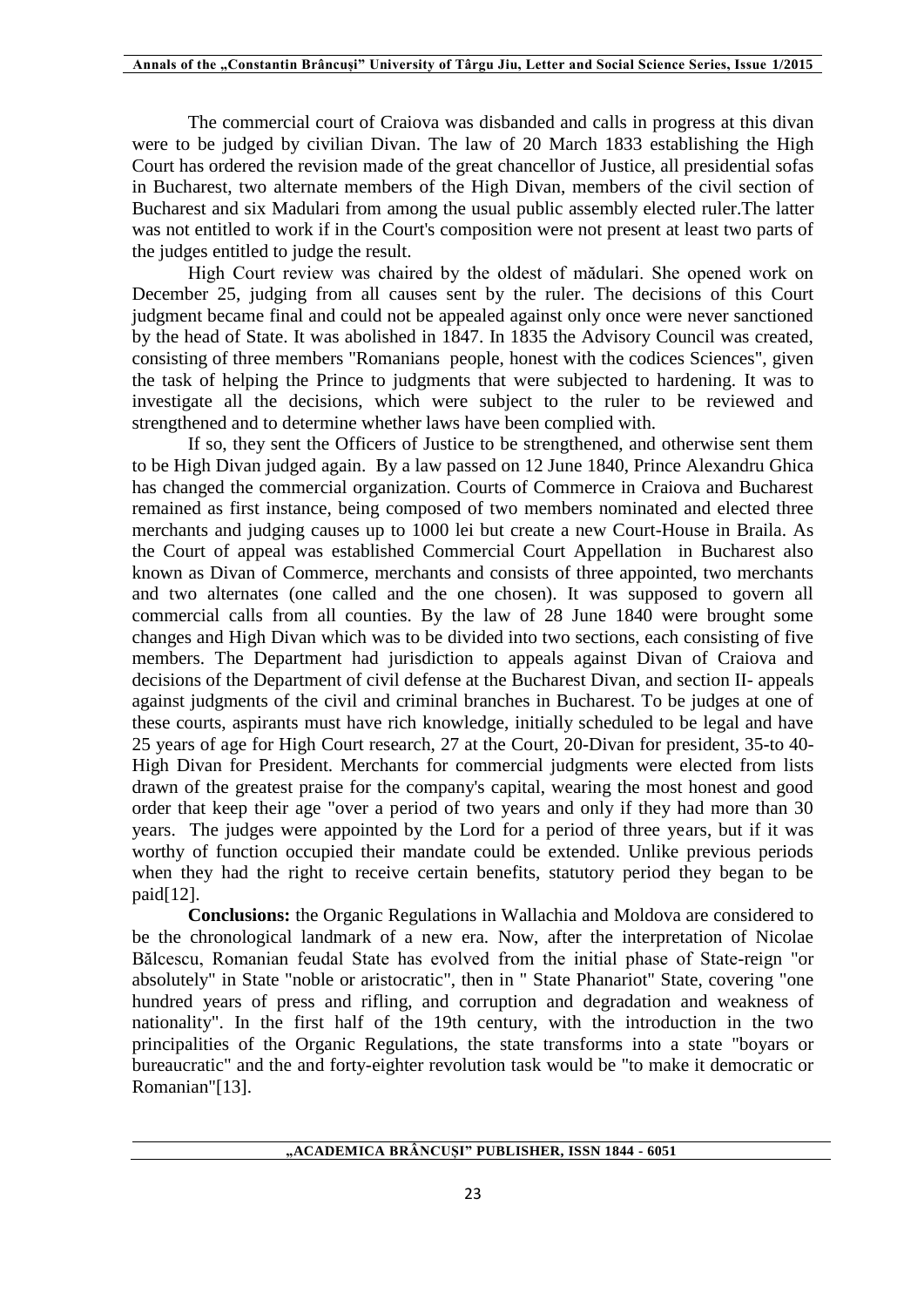Organic Regulations (introduced in the 1831/1832) have prefigured however institutions similar to those of a parliamentary regime, ushering the modern system of representation and the application of the principle of separation of powers. These regulations, which had a very similar content, are the first such explicit written constitutional nature through which are inserted into the two Romanian Principalities representative modern Assembly, chosen based on predisposing suffrage. Organic Regulations also consecrated for the first time in our explicit separation of powers in the State. This is how you appreciate the role of Nicolae Bălcescu Organic: Organic Regulation "with all its evils, brought some useful principles, however, and made a tool of progress. He acknowledged in law the principle of freedom of trade, separation of powers, legislative, administrative and judicial and parliamentary regime introduced "[14].

Nicolae Bălcescu's findings are repeated to this day. Our contemporaries, as well as the opinions of Professor George Georgiu are eloquent. In the admirable summary of his reign on the History of Modern Romanian Culture[15]: the public Assembly shall be Ordinary legislative powers have. Extraordinary Public Assembly was charged with choosing the ruler (one Lord was chosen by this procedure, Gheorghe Bibescu, in 1842). The administrative powers were conferred on an Administrative advice. The public meetings have acquired over time the character of a genuine Parliament, in which experiencing various positions and interests. In addition to the wealthiest boyars, who dominate these institutions, small and medium-sized and nobility-and said she was more attached to the interests of the third State or exponents of liberal thinking.

Assemblies were able to modernize administrative law in some areas, economic, cultural and social, in line with trends and innovative ideas of the time. In these legislative assemblies have emerged two trends, one conservative and one liberal, the latter manifesting as a contesting force, which introduced many initiatives into question Romanian democratization and national unification projects.

The Constitutional Regulations equipped the Romanian Principalities with a series of institutions liable to encourage capitalism's development, prepared their union into a modern and centralized state. They were considered as an expression of the fight between the old and the new, passing from feudalism to capitalism.

The Constitutional Regulations had to create the transformation programme of the inner structures reported to the century's spirit, to modernize the Romanian society, to create certain conditions able to accelerate the progress. These demands, expression of 1821 Revolution's programme, had been included, sui generis, in the Adrianople Treaty[16].

Although, the Constitutional Regulations, related to their content's essence, represented an action of an undeniable progress. Pointing out the Romanian nation's existence and expressing it by common organization standards, the two legislative documents were emphasizing the fact that "the inseparable union" represented a "saviour necessity"[17].

Removing a series of feudal institutions and practices, they have created a modern state device and a more favourable climate to develop the new. At first, they have proclaimed the modern principle of powers' separation inside the state, the legislative power being entrusted to a public assembly, the executive one being exerted by the ruler, who was helped by an extraordinary administrative council, consisting of six members and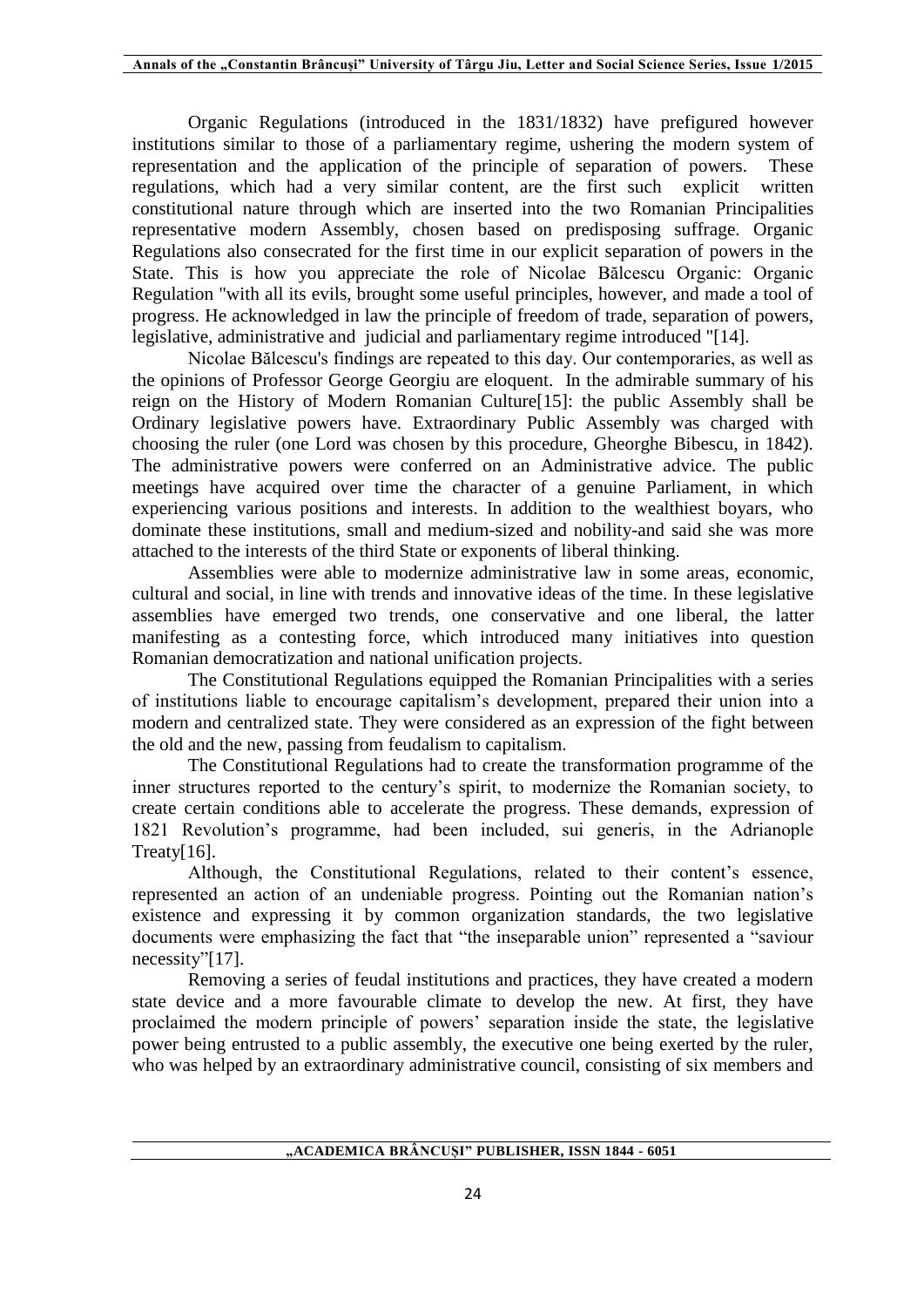by an administrative council, consisting of three members. The judicial system had been organized by using modern basis, knowing the judged thing's authority[18].

The Constitutional Regulations, which the 1848 revolutionists considered only as an oppression and humiliation tool, were a progress factor, a real constitution that has founded Romania's modern institutions[19].

The Constitutional Regulations had to create the transformation programme of the inner structures reported to the century's spirit, to modernize the Romanian society, to create certain conditions able to accelerate the progress.

Removing a series of feudal institutions and practices, they have created a modern state device and a more favourable climate to develop the new. At first, they have proclaimed the modern principle of powers' separation inside the state, the legislative power being entrusted to a public assembly, the executive one being exerted by the ruler, who was helped by an extraordinary administrative council, consisting of six members and by an administrative council, consisting of three members. The judicial system had been organized by using modern basis, knowing the judged thing's authority.

## **REFERENCES**

- [1]. Gheorghe Platon, Romanian Revolution of 1821 and 1848 and the issue of national independence. National and international context, in the Romanians in world history (coordinators I. Agrigoroaiei, Gheorghe Buzatu, V. Cistian), Iaşi, "Al. I. Cuza ", 1986, p. 244; Ioan Aurel Pop, Romanians and Romania. A brief history, Bucharest: Romanian Cultural Foundation, 1998, p. 109; Gheorghe Platon, Organic Regulation: work progress or instrument of social and national oppression?, in Gheorghe Platon, From the Great Union Constitution nation. Studies of Modern History, vol. III, Iasi, University "Alexandru Ioan Cuza", 2000, p. 36; Idem, Organic Regulation: work progress or social and national oppression tool ?, in Time History, Memory and Hritage, II. Professor Dinu C. Giurescu, Bucharest, 1998, p. 138; Dinică Ciobotea Vladimir Osiac, Policy Lower Danube Czarist Empire (1711-1878). The general area of Oltenia, Craiova, Publisher Aius, 2008, p. 57 et urm.
- [2]. Ioan Aurel Pop, op.cit., p. 109
- [3]. Andrei Radulescu, Centenary Organic Regulation of the Romanian Country 1 July 1831-1 July 1931, Bucharest, 1931, p. 22
- [4]. T. Drăganu, Beginnings and Development of Parliamentary Regime in Romania until 1916, Cluj, Ed. Dacia, 1991, p. 149.
- [5]. History of Romanian law, vol. II, Part I, Bucharest, Romanian Academy Publishing House, 1984, p. 126; The work of The Romanian Constitution. Texts, notes, comparative presentation - signed by I. Muraru, Gh. Iancu, Monalisa Pucheanu, C. L. Popescu, Bucharest Autonomous Official Gazette, 1993, by omission, does not consider the Organic between Constitution.
- [6]. Ibidem.
- [7]. Ibidem, p. 128.
- [8]. \*\*\*History of Romanian law, I / I, p. 126
- [9]. A.D. Xenopol, History of the Romanians in Dacia Traiana, Edition III, 11, Bucharest, 1930, p. 100.
- [10]. Ibidem , p. 110.
- [11]. N. Iorga, Romanian History, vol. VIII Revolutionaries, Bucharest, 1938. p. 342.
- [12]. Andrei Radulescu, Country Romanian judicial organization in the era of the Organic Regulations, in The original pages in the history of ancient Romanian law, Edited, introductory study, bibliography and notes Irina Rădulescu- Valasoglu, Bucharest, Romanian Academy Publishing House, 1991, p. 110-119.
- [13]. Apud Grigore Georgiu, Modern Romanian culture history, the second edition of Bucharest: Comunicare.ro, 2002, p. 104.

#### **"ACADEMICA BRÂNCUȘI" PUBLISHER, ISSN 1844 - 6051**